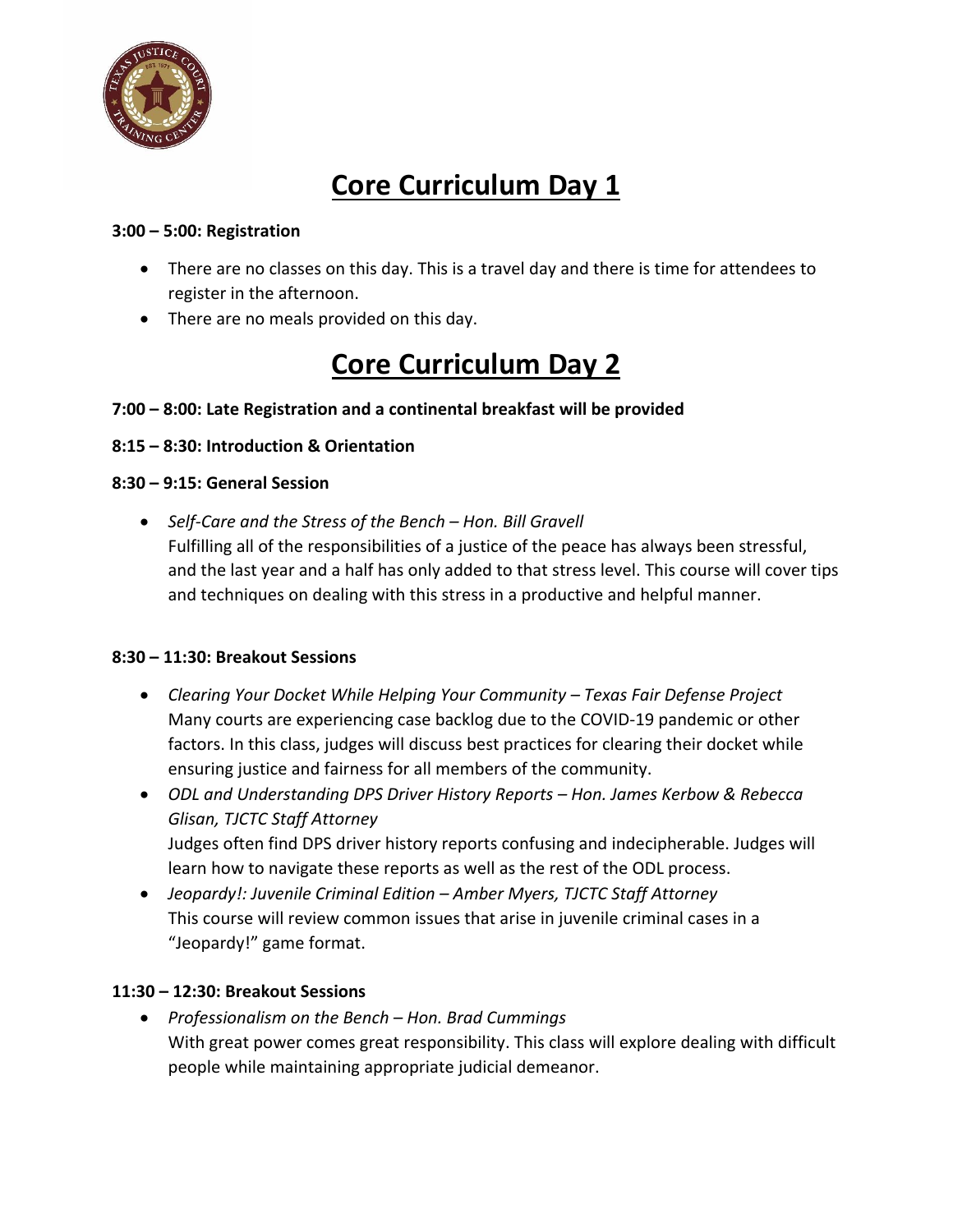- *Beyond Covid: The Future of Virtual Hearings – Hon. Kyle Hartmann* Virtual hearings are here to stay! How can judges utilize them to maximize efficiency and convenience for the court and the public? Find out in this class!
- *Now-Show, Now What? When the Defendant Doesn't Appear – John Lackey, TJCTC Staff Attorney*

Courts have many options when a defendant doesn't appear in a criminal case. This course will describe those options, including FTA or VPTA charges, along with the benefits and drawbacks of each option.

### **12:30 – 1:30: Lunch will be provided**

#### **1:30 – 3:30: Breakout Sessions**

- *Death Investigations: Cause & Manner of Death*  Need to brush up on death investigation skills? Learn best practices for investigating deaths and completing death certificates in this course.
- Step-by-Step Debt Claim Cases: Filing Through Judgment Hon. Amy Tarno Courts are seeing an increase in debt claim filings. This class will walk you through the process for a debt claim case, including default judgments, service issues, and other common problems.
- *Truant Conduct: Making a Difference – Hon. Thelma Rodriguez*  Truancy cases have been on the minds of many, especially with the rise of virtual school. This class will focus on how to process truancy cases, with a focus on helping children in need.

#### **3:30 – 4:30: Breakout Sessions**

• *Beyond Death Certificates: Inquest Reporting - Texas Department of State Health Services*

Although filling out the death certificate is the primary function of an inquest, there are many other reporting responsibilities that fall on the justice of the peace. Learn when these reports are required and how to file them in this course.

- Role of the Prosecutor in Justice Court Criminal Cases Colleen Davis There must be a good working relationship between judges and the prosecutors who work in their courts, but it is also important to avoid any appearance of impropriety. This course will examine how to manage this relationship and solve any communication problems that could lead to a less effective criminal court process.
- *Jail Credit and Alternatives to Payment of Fines and Costs - John Lackey, TJCTC Staff Attorney*